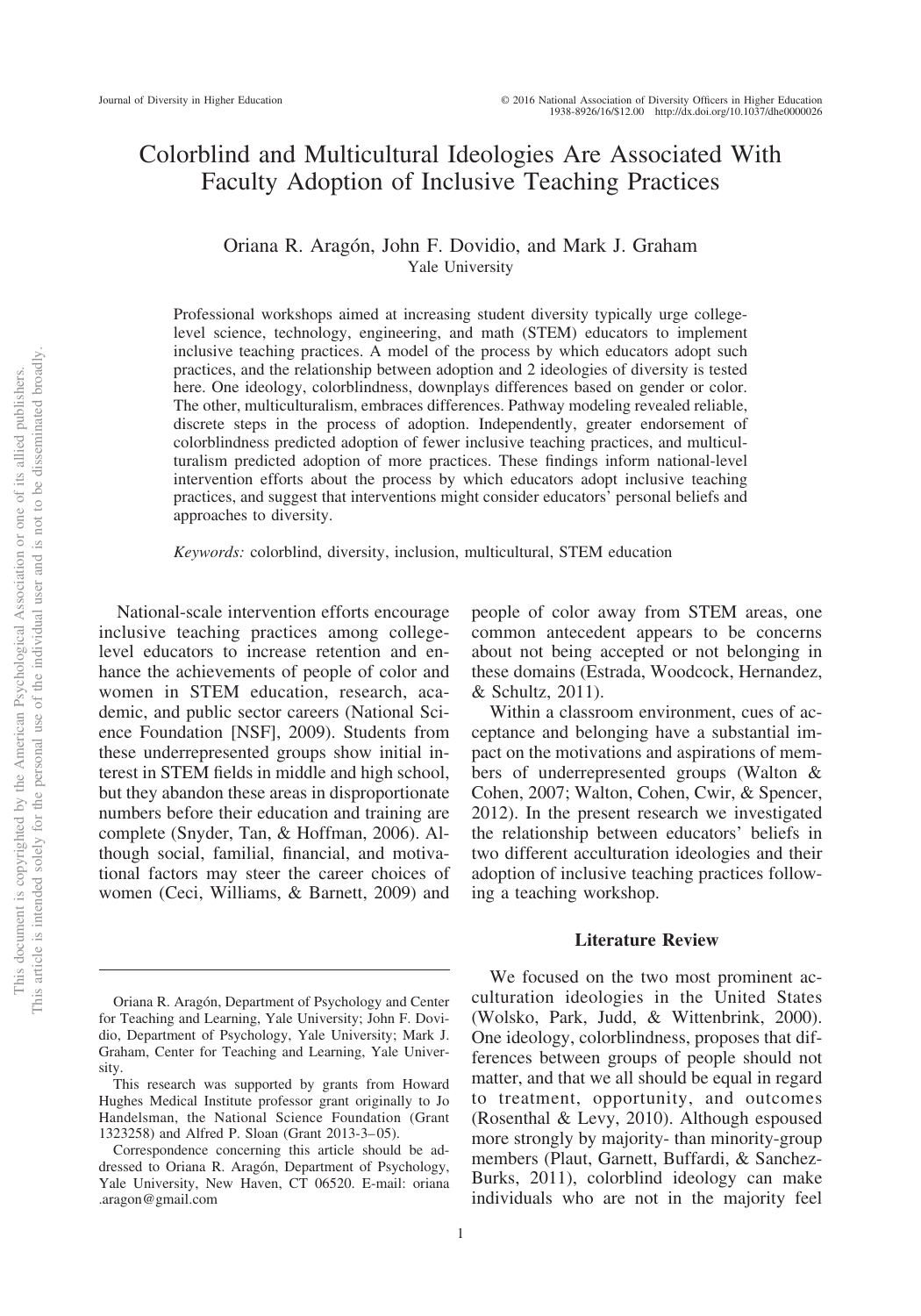unaccepted when their distinguishing aspects are valued by them but not valued by others (Markus, Steele, & Steele, 2000). The other ideology, multiculturalism, acknowledges, embraces, and makes accommodations to be inclusive of differences. Multiculturalism takes into account that all people are not the same, and equal treatment may not be beneficial for all (Knowles, Lowery, Hogan, & Chow, 2009). Multiculturalism affirms those valued aspects that differentiate underrepresented individuals' identities (Wolsko, Park, & Judd, 2006) but can make those in the majority feel excluded because they do not feel that their group is given consideration when diversity is addressed (Plaut et al., 2011).

Both colorblindness and multiculturalism arise historically from attempts to uphold American ideals of equality and fairness (Hirschman, 1983; Thomas, Mack, & Montagliani, 2004), and they may represent wellintentioned efforts to achieve social equality. As a consequence, the ideologies need not be considered mutually exclusive (Stevens, Plaut, & Sanchez-Burks, 2008). Conceptually, there is a commonality between these ideologies in the fundamental interest to be fair to groups that are not in the majority. Individuals may endorse some principles of both, and empirically, the endorsement of colorblindness and multiculturalism are at times modestly *positively* correlated among dominant group members in the United States (Levin et al., 2012; Ryan, Hunt, Weible, Peterson, & Casas, 2007).

Even though these ideologies are at times related, we chose to examine colorblindness and multiculturalism as independent factors, because past empirical research has shown very different outcomes when one ideology is adopted over the other. Colorblindness might arise from intentions to be sensitive to all students' needs, but for women and people of color who are questioning their sense of belonging, language and cues of colorblindness raise concerns. When an educator emphasizes to his or her students that race does not matter in the classroom, the assertion stands in stark contrast to reality (Apfelbaum, Sommers, & Norton, 2008). All students need do is look around to see that they really *are* present in low numbers in these environments. Therefore, when educators promote colorblindness over multiculturalism, it can actually elicit distrust (Purdie-

Vaughns, Steele, Davies, Ditlmann, & Crosby, 2008), disengagement (Plaut, Thomas, & Goren, 2009), and cognitive depletion (Holoien & Shelton, 2012) in underrepresented students. Ultimately, colorblind approaches may fail to address concerns in underrepresented individuals, and, in fact, may produce feelings of not belonging.

In contrast, multiculturalism acknowledges differences. This affirms underrepresented students' concerns. Multiculturalism in turn is related to underrepresented individuals' perceiving less bias (Plaut et al., 2009), and increasing their ambition, perseverance, and success (Walton & Cohen, 2007; Walton et al., 2012). Likewise, multiculturalism embraces differences, and in doing so appreciates those differences that might be highly valued by underrepresented individuals (Markus et al., 2000). Multicultural attitudes are also associated with more positive evaluations of underrepresented groups (Wolsko et al., 2000), and inclusion (Plaut et al., 2011; Stevens et al., 2008).

Colorblind and multicultural ideologies influence not only social preferences (Apfelbaum et al., 2008; Besterfield-Sacre, Cox, Borrego, Beddoes, & Zhu, 2014) but also professional orientations and practice (Purdie-Vaughns et al., 2008). For instance, Purdie-Vaughns and colleagues (2008) showed that in corporate settings, when policies were explicitly colorblind in promotional brochures, prospective Black employees were distrustful of the company. This was particularly the case when brochure photographs of company employees showed a lack of diversity.

Colorblindness, while an ideology that ostensibly may be motivated by fairness, relates directly to the concept of colorblind racism (Bonilla-Silva, 2001; Bonilla-Silva & Embrick, 2006; Chow & Knowles, 2016). Bonilla-Silva (2001; Bonilla-Silva & Embrick, 2006). Researchers have proposed that colorblindness might be a strategy employed by members of majority group members to reinforce the status quo that benefits their group. Specifically, Bonilla-Silva and Dietrich (2011) argued that "the ideology of color-blindness is increasingly affecting even those who are at or near the bottom of the economic and social hierarchies in the United States: Blacks and Latinos" (p. 195).

Endorsements of colorblind and multicultural ideologies affect diversity-related legal (Car-

This document is copyrighted by the American Psychological Association or one of its allied publishers.

This document is copyrighted by the American Psychological Association or one of its allied publishers.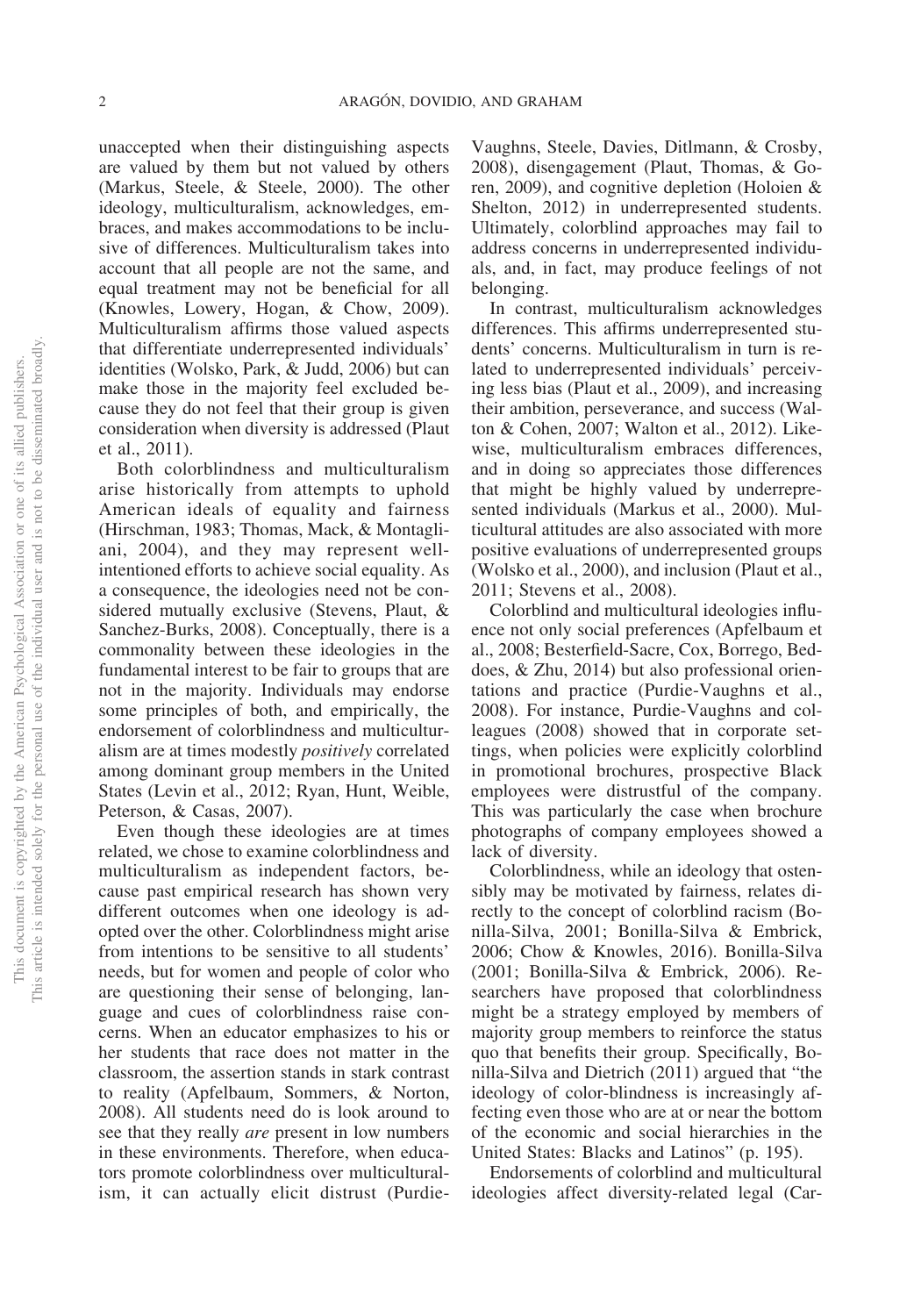bado & Harris, 2008) and employment policies (Purdie-Vaughns & Walton, 2011). Within educational settings colorblind ideology is widely espoused and is often the basis for policy setting and social norms in regard to issues of diversity. For an example of colorblind ideology in an academic setting, Schofield (2007) found over a 4-year observation of an integrated school that educators overwhelmingly would not acknowledge race in policy setting and discipline. When asked about issues that arose from race, educators dismissed such concerns and reiterated their commitment to treating all students the same. This perspective alienated underrepresented students.

As illustrated in this review of the literature, past work has highlighted correlates of these two ideologies and student outcomes. Past work has empirically manipulated these two ideologies in the laboratory. However, research has yet to reveal how these ideologies, when personally held by educators, directly relate to whether or not educators will adopt inclusive teaching practices when prompted to do so.

#### **Theoretical Framework**

In this investigation we translated the evidence found in the empirical literature into a pragmatic identification of patterns of behavior in individuals within a national training program, the National Academies of Science Summer Institutes on Undergraduate Education. Here we report on 628 educators (faculty and instructors) who attended the National Academies Summer Institutes on Undergraduate Science Education, and in the 2014 academic year alone educated approximately 164,000 students. The Summer Institutes began in 2004, funded by the Howard Hughes Medical Institute and sponsored by the National Academies, and have run every year to 2015. The program typically is a 4-day intensive training focused on active learning, assessment, and inclusive teaching practices. Consistency of the information delivered to educators, educators' satisfaction with the workshops, and feelings of usefulness of the information conveyed at these workshops has been shown to be consistent across years of operation and across different regions in any one year (Graham, 2014).

The module that addressed inclusive teaching practices was a formally scheduled half-day ses-

sion during the workshop. The inclusive teaching practices considered in this part of the workshop were evidence-based, informed by research. Workshop curricula focused on four inclusive teaching practices: (a) inclusivity within curriculum content, (b) the use of diverse teaching methods, (c) inclusive classroom environments, and (d) taking into account biases that one might hold (Handelsman, Miller, & Pfund, 2007; Pfund et al., 2009).

The teaching practice of (a) inclusivity within curricula content emphasized the value of the inclusion of individuals of various ethnicities, races, backgrounds, and genders in their course materials such as lectures, slides, examples, readings, and tests. For instance, on slides presented to a class, the educators might include photographs of diverse people from within their field who conduct the work that they are describing; when providing illustrative examples, educators might use the names "Juan" or "Karen" rather than always using names associated with White men (e.g., "John"). These inclusions of diverse role models and examples within curriculum content can increase a sense of belonging in underrepresented students (Canes & Rosen, 1995; Dasgupta, 2011; Zirkel, 2002).

The practice of using diverse teaching methods underscored the importance of considering the method of instruction itself in terms of its effectiveness for different groups. This aspect of the module highlights how some methods have been shown to be more effective for underrepresented students than other methods. For example, mathematics courses structured to include activities that engage students in problem solving resulted in women having a sense of mastery on par with men; in contrast, in lecturebased mathematics courses, consistent with past findings, women displayed a lower sense of mastery than men (Laursen, Hassi, Kogan, & Weston, 2014). In this case the method of delivering class materials differentially impacted women. During the Summer Institute, educators were encouraged to think of various ways to present course materials, and how these might be helpful to diverse students.

During the Summer Institute educators were also asked to consider ways to create inclusive classroom environments. That is, educators were asked to consider cues that do or do not signal correspondence between the identity of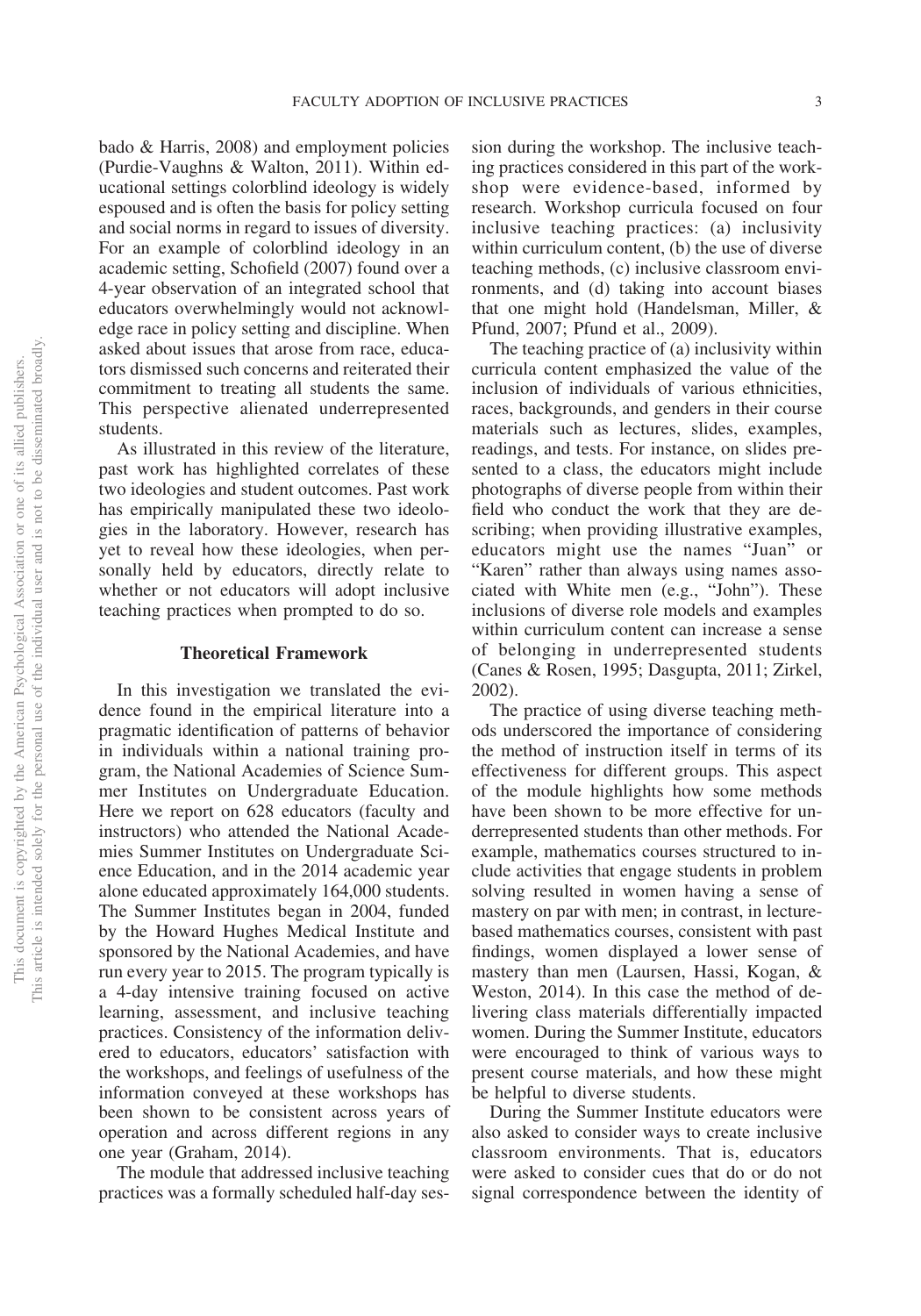the student and the field to which they aspire (Cejka & Eagly, 1999), because these cues can convey acceptance or nonacceptance (Denson, 2009; Handelsman et al., 2007). For example, Cheryan and colleagues (Cheryan, Plaut, Davies, & Steele, 2009) demonstrated that the replacement of incidental environmental cues stereotypically associated with men (e.g., a Star Trek poster in the classroom) with genderneutral cues (e.g., a nature poster in the classroom) increased female undergraduates' interests in computer science to be on par with male peers. Educators in the workshop were encouraged to consider the cues in their classrooms and how these cues might impact their students.

The Summer Institute curriculum also included exercises that can illuminate educators' own implicit biases, because being aware of one's own biases can trigger self-generated corrections of discriminatory or preferential behaviors (Devine, 1989; Wegener & Petty, 1997). One such exercise asked workshop attendees to consider a request from a student and how that request might be seen differently based upon the student's gender or ethnicity. Taken together, these four practices are espoused to increase cues of acceptance of diversity (Denson, 2009; Handelsman et al., 2007), and to enhance a sense of belonging to members of all groups including underrepresented groups. This sense of belonging can increase the interest of members of all groups to pursue work in the sciences and enhance their persistence and achievement (Cheryan et al., 2009; Dasgupta, 2011; Walton & Cohen, 2007).

We collected information about the implementation of these practices, as well as colorblind and multicultural ideologies of the Summer Institute attendees. Here we report on the implementation of these four inclusive teaching practices while controlling for educators' reported implementation of these practices before attending the Summer Institute. We also report on the relationship between ideologies and implementation of such practices.

We hypothesized that a process of adoption could be measured in stages to identify with some precision where along the process these ideologies might be related. We proposed that educators must first be clearly *exposed* to the teaching practice. That is to say that educators remembered the practice, felt clear about what they were being asked to do, and that colorblind

and multicultural ideologies did not impact recall for such information.

Once clearly exposed to inclusive teaching practices, we hypothesized that educators must be *persuaded* that the teaching practices were a good idea. We found support for this in the organizational psychology and education literatures. During organizational change, individuals may implement innovative practices for any combination of three reasons: they were persuaded of their value, they felt a sense of duty for the organization, or for fear of negative consequences for not having implemented them (Herscovitch & Meyer, 2002). Because of the autonomous nature of college-level educators' positions, we considered the route of persuasion as most important. Our assumption was supported in research conducted with faculty from primary and secondary schools, which concluded the degree to which educators valued a given teaching practice was a prerequisite to their implementation of that practice (Abrami, Poulsen, & Chambers, 2004). We reasoned that in this instance, with university faculty, that persuasion is a necessary step to the adoption of changes in their practices. Therefore, we asked educators whether they were persuaded that the teaching practices presented to them at the Summer Institutes were "a good idea."

We further hypothesized that being persuaded that a practice is good, and being persuaded that a practice is good for one's self, are distinct constructs and that both would be necessary steps toward adoption. Indeed, an indepth review of the literature investigating the implementation of innovative teaching practices among educators came to the same conclusion: that the congruence between a particular practice and the educators' teaching identity is vital to implementation (Henderson, Beach, & Finkelstein, 2011). Therefore, we measured whether educators *identified* with the practices, that is, they felt that the practices were compatible with their teaching approach.

We also measured educators' *commitment* to the teaching practices. Understanding educators' commitment to the implementation of teaching practices is a necessary step toward understanding future implementation efforts (Gorozidis & Papaioannou, 2014). Without the measurement of commitment, investigations cannot parse out whether educators are "trying out" new practices or actually committed to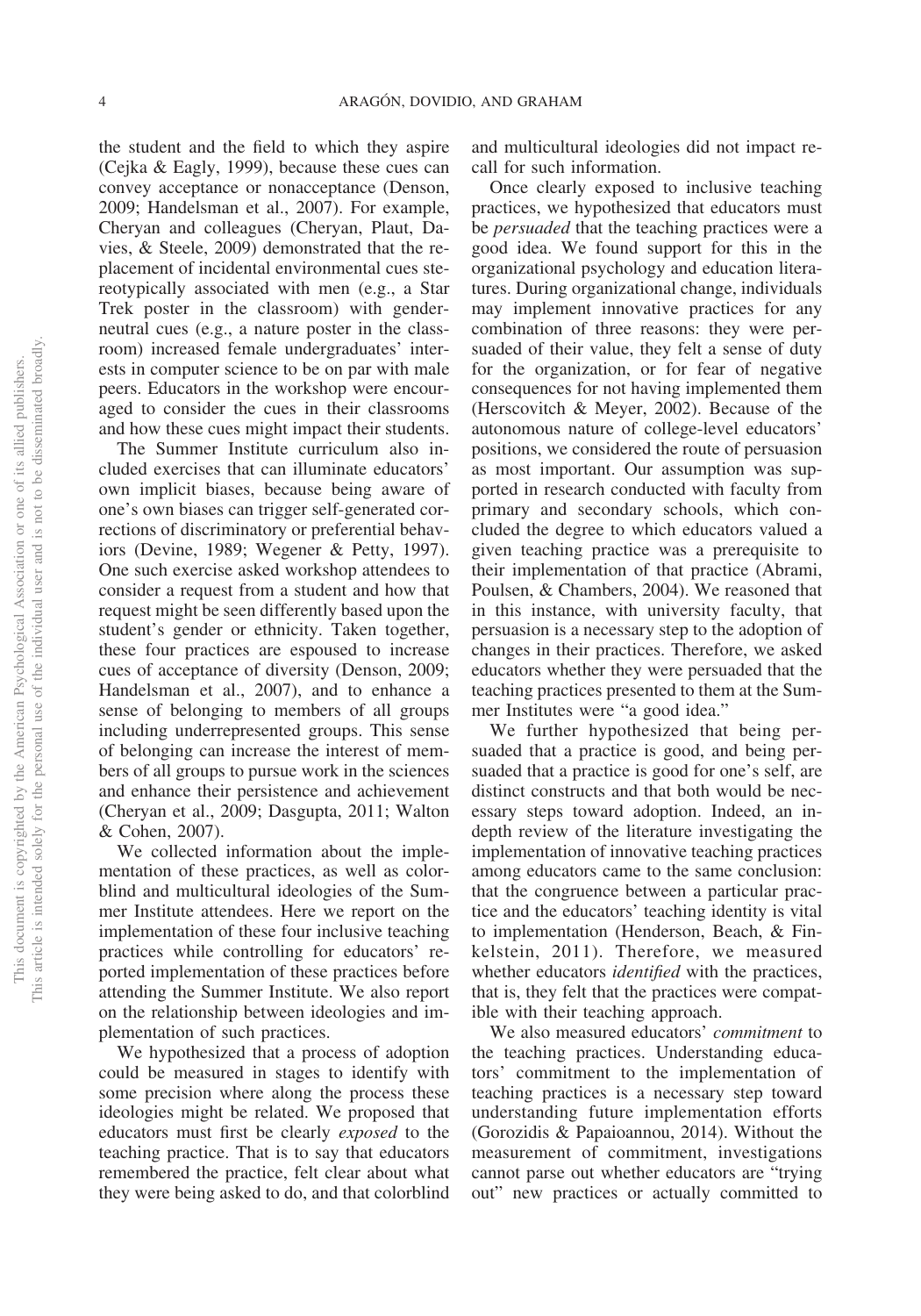working through the highly variable initial successes of implementing new practices. Therefore, we measured educators' commitment to inclusive teaching. As the final outcome variable, we measured educators' *implementation* of the inclusive teaching practices, based on their self-report of use of these techniques initiated as a function of attending the summer workshop.

We hypothesized that the ideology of colorblindness would predict lower adoption of these inclusive teaching practices, because at its most fundamental level colorblindness is incongruent with inclusive teaching practices that require acknowledging differences to be implemented. In contrast, we hypothesized that multicultural ideology would predict increased adoption of such inclusive teaching practices, because of the inherent focus on acknowledging differences that is present in both the ideology and the inclusive teaching practices. We further hypothesized that educators generally would follow this process of adoption, whereby each step of adoption could predict attrition (and adoption) beginning with exposure, through persuasion, identification, and commitment, then onto implementation.

## **Method**

## **Participants**

On October 1, 2014 all past participants  $(n =$ 1,179) of the Summer Institutes from years 2004 to 2014, were approached via email to complete the approximate 15–30 min "Summer Institute Census Survey." Participants were allowed to leave the survey and return within a week without losing their place. We advised participants that we would provide a report of the findings once the data analysis was completed. The survey remained open until December 1, 2014.

Seven hundred and fifty participants logged into the survey (64% of those emailed), and of those, six declined to participate, three were retired, one was closely related to the research team for this investigation, 10 were administrators, and 40 were not currently teaching. Sixtytwo respondents left the survey before the collection of the critical variables of interest. This left 628 participants in this sample (84% of those who logged on and agreed to participate),

of whom 357 were women, 248 were men, and 23 did not provide their gender. Our sample was, on average,  $47.47$  years old  $(SD = 10.38)$ , and self-identified primarily as White 79.1%. Minority groups were limited in their representation; 3.8% self-identified as Hispanic/Latino(a), 3.3% Black/African American, 3.8% Asian, 5.2% reported in all other categories, and 4.8% did not provide ethnicity information. Data were not complete for gender and ethnicity because those questions were located on the last page of the approximate half-hour survey, and some of the participants left the survey before completing these items.

All educators who responded were in STEM or closely related fields, and, on average, had been teaching for  $14.35$  years  $(SD = 9.79)$ . Participants from all years of the program (2004 –2014) were represented. Overwhelmingly, participants reported that the last college level science course taught was within the 2014 calendar year, 593 of the 628, which is 94%. Most respondents were professors  $(n = 551)$ ; 171 non tenure-track, 243 tenure-track, and 137 tenured). Graduate students  $(n = 27)$  and faculty professional development personnel  $(n =$ 28) were also represented (22 did not report such information as it was located near the end of the entire survey). Nearly 74% of educators reported teaching introductory courses at least once every year, which is important because this is oftentimes the first exposure that undergraduates have to a particular STEM field. Educators also reported teaching elective courses (68%) and in-depth seminar courses (42%) at least once a year. As a note to our readers, all results reported are significant and in the same direction with or without the covariates of gender (male or female), race/ethnicity (White or non-White), and position (tenure-track, tenured, or nontenure track) entered into our models.

### **Materials and Procedure**

After providing informed consent, the survey began with the following instructions:

This survey has two sections. In the first section we will ask questions related to scientific teaching. In the second section we will ask questions related to you. Please remember your spontaneous responses are important and there are no right or wrong answers.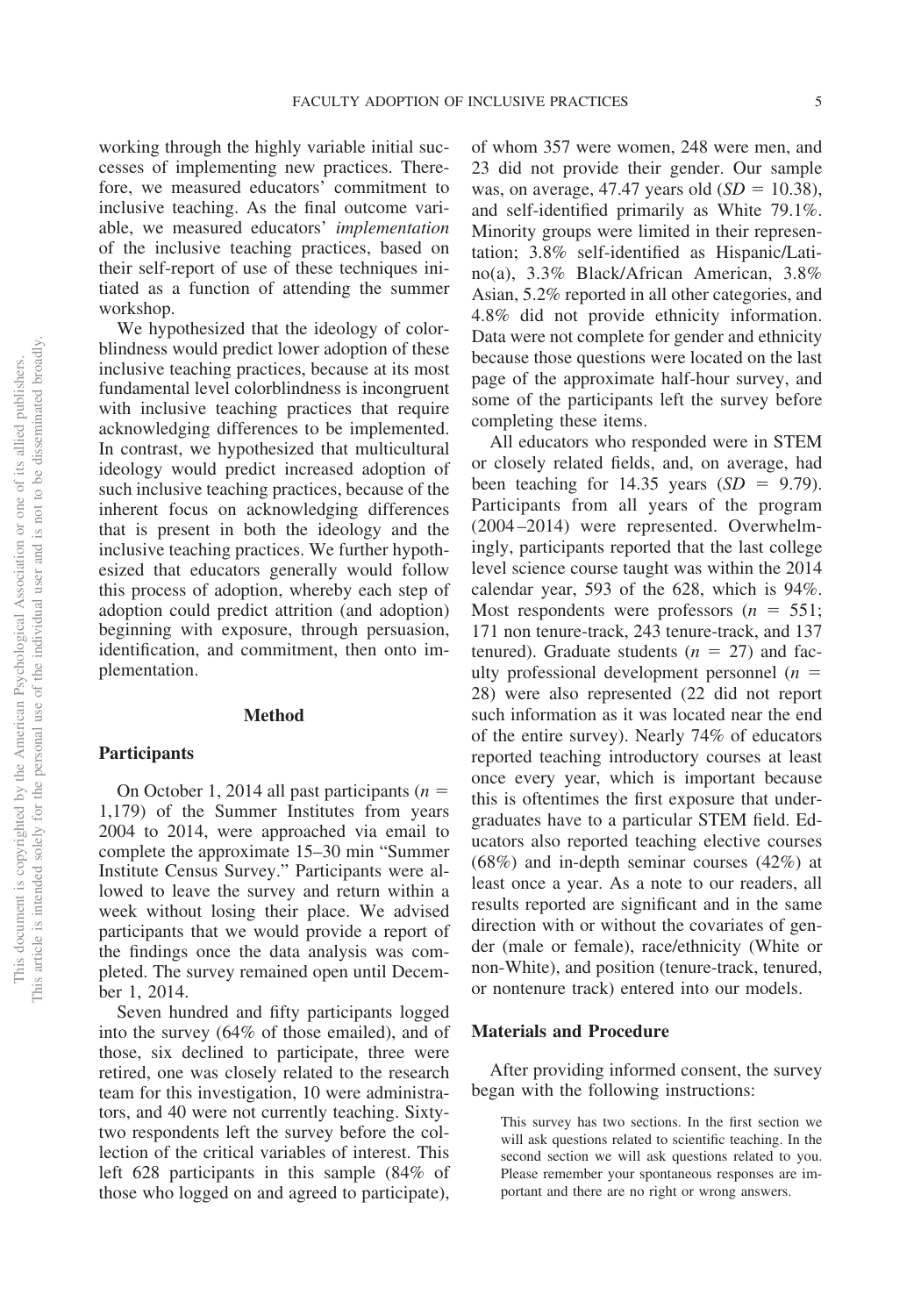The corresponding author can provide a complete list of the items included in the census survey upon request.

**Measures of colorblind and multicultural ideologies.** We conceptualized colorblind attitudes, as in previous work (Knowles et al., 2009), with an emphasis on sameness, equal treatment for all, and the idea that all have equal opportunities. We developed items based on the detailed descriptions of these constructs by Neville and colleagues (Neville et al., 2013). We measured the colorblind ideology with two items: (a) "I believe in treating every student equally as a person who has an equal opportunity to be outstanding in science," and (b) "I believe that in an inclusive classroom educators should focus on what makes students the same and not focus on what makes students different (e.g., race and gender)."

We captured multicultural ideology with two items: (a) "I believe that we should make special efforts to be supportive of underrepresented students (i.e., female students and/or minority students)," and (b) "I believe that an inclusive classroom is achieved when we embrace the qualities that make us different." Respondents indicated their agreement to these statements on Likert-type scales  $(1 = strongly disagree, 2 =$  $disagree, 3 = disagree slightly, 4 = neither$ *agree nor disagree,*  $5 =$  *agree slightly,*  $6 =$ *agree*, and  $7 = agree \, strongly$ . These items were located approximately halfway through the 30-min survey.

Principal component factor analysis, using varimax rotation, confirmed that these four items represented two distinct factors (eigenvalues  $>1.00$ ). The two colorblind items loaded onto one factor (eigenvalue  $= 1.49$ ; loadings .70 and .85, respectively), and the two multicultural items loaded onto a second factor (eigenvalue  $= 1.13$ ; loadings .83 and .77, respectively). Colorblind items did not load on the multicultural factor and multicultural items did not load on the colorblind factor. Factor loading values ranged from  $-.16$  to .32 for these crossloadings.

The two items for colorblindness were averaged to create one colorblind score (mean of the scale  $= 5.78$ ,  $SD = 1.09$ , range 1 to 7; correlation between the two items of the scale  $r(626) = .22, p < .001$  and the two items measuring multiculturalism were averaged to create one multicultural score (mean of the

scale  $= 6.08$ ,  $SD = .87$ , range 1 to 7; correlation between the two items of the scale  $r(626) = .34$ ,  $p < .001$ ). Participants' colorblind and multicultural ideology scores were positively correlated,  $r(626) = .08$ ,  $p < .05$ .

**Measurement of the adoption process.** Four items, presented as short phrases, assessed inclusive teaching practices that had been presented to all participants at the Summer Institutes: (a) "designing class content that represents the perspectives and contributions of people with different origins, genders, and affiliations", (b) "implementing inclusive teaching in the classroom", (c) "choosing diverse teaching methods to optimize learning for diverse students", and (d) "taking precautions to reduce the influence of any implicit bias that I may hold (for example grading papers without knowing the identity of the student)."

When deciding which inclusive teaching practices in particular would be probed, we aligned our questionnaire after we evaluated information from four sources that describe the curriculum at the Summer Institutes: the *Scientific Teaching* book (Handelsman et al., 2007), a recent publication on the taxonomy of scientific teaching implementation (Couch, Brown, Schelpat, Graham, & Knight, 2015), a theoretical model of evaluation for the Summer Institutes in development under the National Science Foundation Grant Transforming Undergraduate Education in STEM (No. 1323258), and the personal experience of the survey designers as participants of Summer Institutes (ORA & MJG). The questionnaire items were located at the very beginning of the survey, immediately after a brief introduction to the survey.

Beside each short phrase were boxes to indicate endorsement of each of the following statements: (a) I was exposed to this, (b) I was convinced that this is good, (c) This is compatible with my teaching, (d) I made a decision to incorporate this in my teaching, and (e) I implemented this teaching practice in my course. The structure of the questions created a binary endorsement (endorsed or not endorsed) at each step of the process, made it possible for respondents to consider each aspect of the adoption process independently, and did not require endorsement of any stage before the next. Also included in this section, but not used in this investigation, were the items, "I was not ex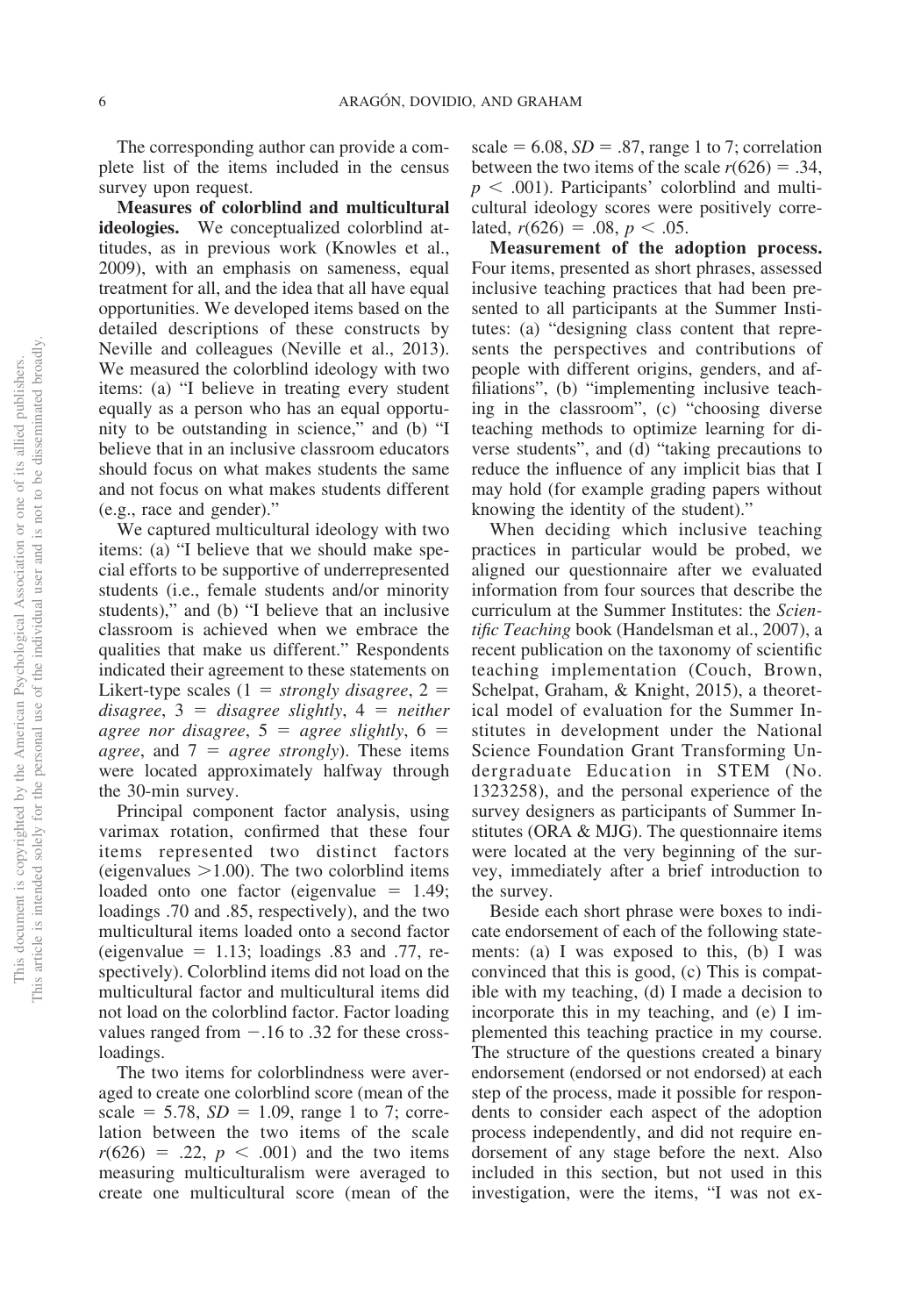posed to this," "I was exposed to this but it was not clear to me," and "my specific plan to implement this is in progress."

To build familiarity with the scales prior to answering the questions of interest we provided participants with an example of a hypothetical participant with three practice descriptive phrases and responses. We then explained:

We will interpret these data by the boxes that you check. Please read each statement in the left column, and then please check ALL boxes that apply. If you do not check a box we will assume that you do not endorse the statements related to it.

At the bottom of each page participants were asked, "Are you sure you checked ALL boxes that apply?" with "yes" and "no" options. If participants responded "no" the survey took them back to the top of the page and in red font requested that they please check all boxes that apply. Participants were redirected in this way until the respondents indicated that they checked all boxes that applied.

Crucial to our investigation, 71% of participants recalled being exposed to all four of these practices, 16% recalled being exposed to three of these practices, 6% recalled being exposed to two of these practices, 5% recalled being exposed to one of these practices, and only 3% did not recall being exposed to any inclusive teaching practices. Overall, our participants recalled 87% of the teaching practices that had been presented. Year of attendance had a small relationship to the number of practices participants reported being exposed to,  $r(626) = .08$ ,  $p =$ .048, highlighting that even those participants who had attended a decade earlier recalled the four practices at a nearly equivalent rate as those who had recently attended, justifying their inclusion in the sample. The analyses we subsequently report are significant, of similar magnitude, and in the same directions, with or without year of attendance entered as a covariate. These results are also significant and in the same direction if we include in the analysis only those participants who recalled all four of the teaching practices introduced to them.

After responding to all of the adoption process items, the survey displayed questions about the specific teaching practices that the respondent had indicated implementing. We used the same wording as in the short phrases presented in the adoption process section (e.g., choosing

diverse teaching methods to optimize learning for diverse students), and asked participants about their implementation of the method: (a) "before attending the SI [Summer Institutes]," (b) "my first semester teaching after the SI," and (c) "my teaching now (skip this line if this is also your first semester teaching since the SI)." We collected participants' year of attendance and last course taught, and were able to discern when (c) responses were blank that these responses should, in fact, be the same as (b) responses. We provided the following response options for all items:  $1 = not aware$  of this  $method, 2 = aware of this method but never$  $u$ sed it,  $3 = u$ sed/use this method once or twice,  $4 =$  *use/used this method some classes,*  $5 =$ *used/use this method most classes, and*  $6 =$ *always used/use this method, every class*. The words "used/use" were both presented because when asking about past practices "used" would be appropriate, and when asking about present practices, "use" would be appropriate. For this investigation we analyzed data reported from (a) before the Summer Institutes and (c) current teaching.

#### **Results**

#### **Process Model of Adoption Analysis**

We aggregated the data across inclusive teaching practices for each step of the adoption process. Participants' scores ranged from 0 indicating no teaching practices endorsed to 4 indicating all teaching practices were endorsed at any given step of adoption. We tested the steps of adoption in a serial mediation model (Hayes, 2013) which allowed for tests of mediation pathways with more than one mediator working sequentially through each step (Process syntax, Model 6), while considering all previous steps in the model. Serial mediation modeling estimated the total and direct effects of exposure to inclusive teaching practices on to implementation of these practices, as well as the total and all possible indirect effects of exposure on implementation through the mediators of persuasion, identification, and commitment. Persuasion, identification, and commitment function as mediators in serial with persuasion affecting identification, and identification affecting commitment. Standard errors for the model coefficients are based on the HC3 het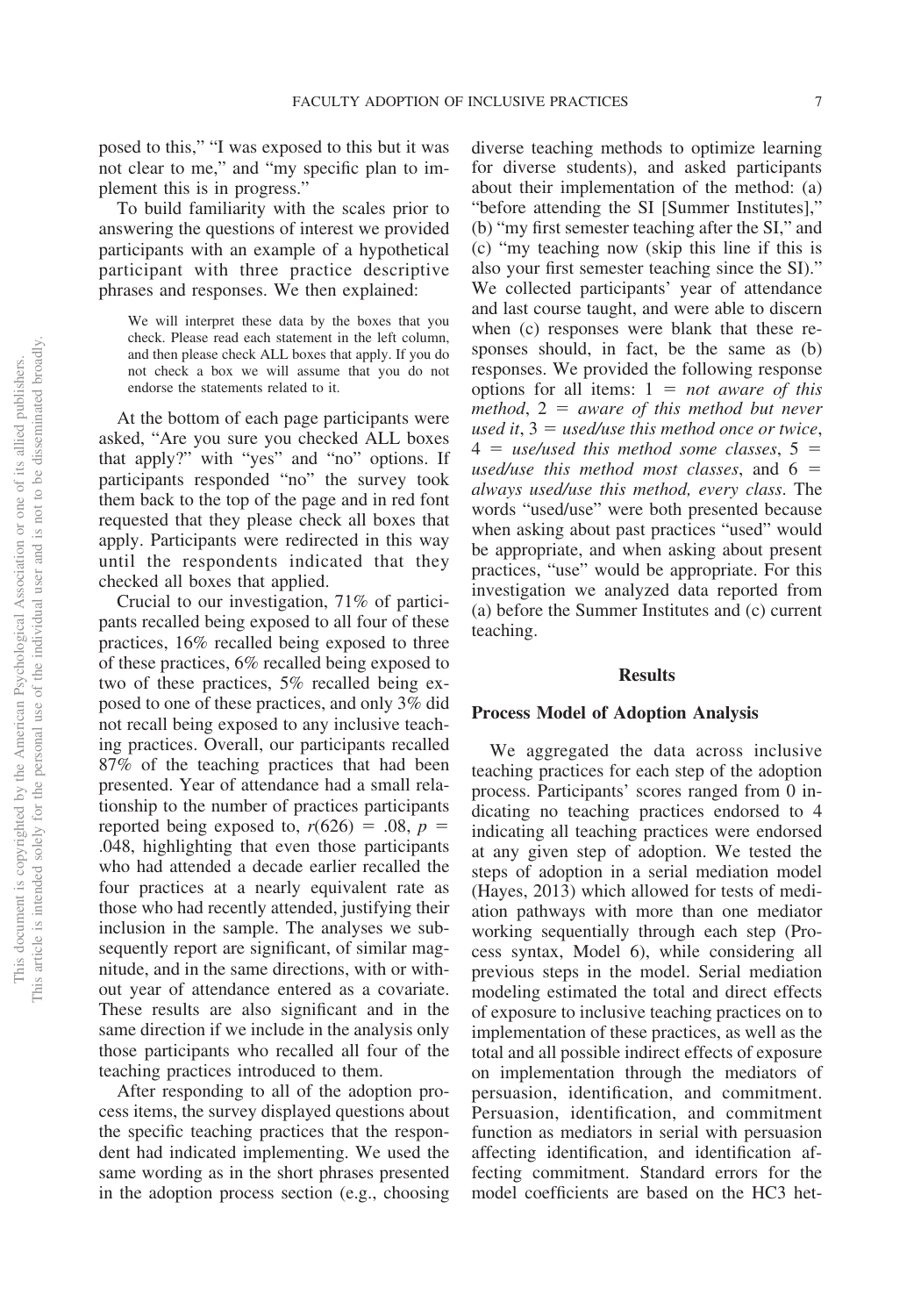eroscedasticity-consistent standard error estimator. Process generates 95% bias-corrected bootstrap confidence intervals for the indirect effects using 5,000 bootstrapped samples. Confidence intervals that do not include zero indicate significant pathways from the exposure through persuasion, identification, and commitment to predict implementation.

As predicted, we found a significant serial mediation pathway and significant attrition through each step of the process (percentages of practices proceeding through each step of adoption): exposure (87%)  $\rightarrow$  persuasion (77%)  $\rightarrow$ identification (70%)  $\rightarrow$  commitment (60%)  $\rightarrow$ implementation (46%). Figure 1 illustrates these results. The bootstrapped model (5,000 iterations) revealed, as hypothesized, a significant pathway from exposure to implementation through the predicted steps,  $b = .13$ ,  $SE =$ .02, lower limit confidence interval  $(LLCI)$  = .09, upper limit confidence interval  $(ULCI)$  = .17 (Table 1 and Figure 2).

# **Faculty Changes in Inclusive Teaching: Before and After Attendance**

Regarding faculty changes in inclusive teaching practices from what they reported doing before attendance at the Summer Institute to what they reported doing currently in their teaching, there was a change in reported implementation of inclusive teaching practices from before  $(M = 1.66, SD = 1.49)$  to after  $(M =$ 2.31,  $SD = 1.79$ ) the intervention, paired  $t(627) = 15.88, p < .001$ , paired *t*-test Cohen's  $d = .67$ . In our sample, 46% of practices were reported as being implemented and 42% of practices were being implemented with regularity (scored 4 or higher on our scale;  $4 = some$  $classes, 5 = most classes, 6 = always. Thus,$ most of the practices educators reported implementing (92%), were being implemented on a regular basis. The main analyses and findings reported in this investigation are significant, of similar magnitude, and in the same directions,

**Endorsement of Inclusive Teaching Prac ces Along Proposed Process of Adop on**



*Figure 1.* A descriptive illustration of the mean number of inclusive teaching practices endorsed along each step of the adoption process in our sample. The error bars represent 2 standard errors of the mean. As participants progressed down the proposed process of adoption, fewer teaching practices were endorsed.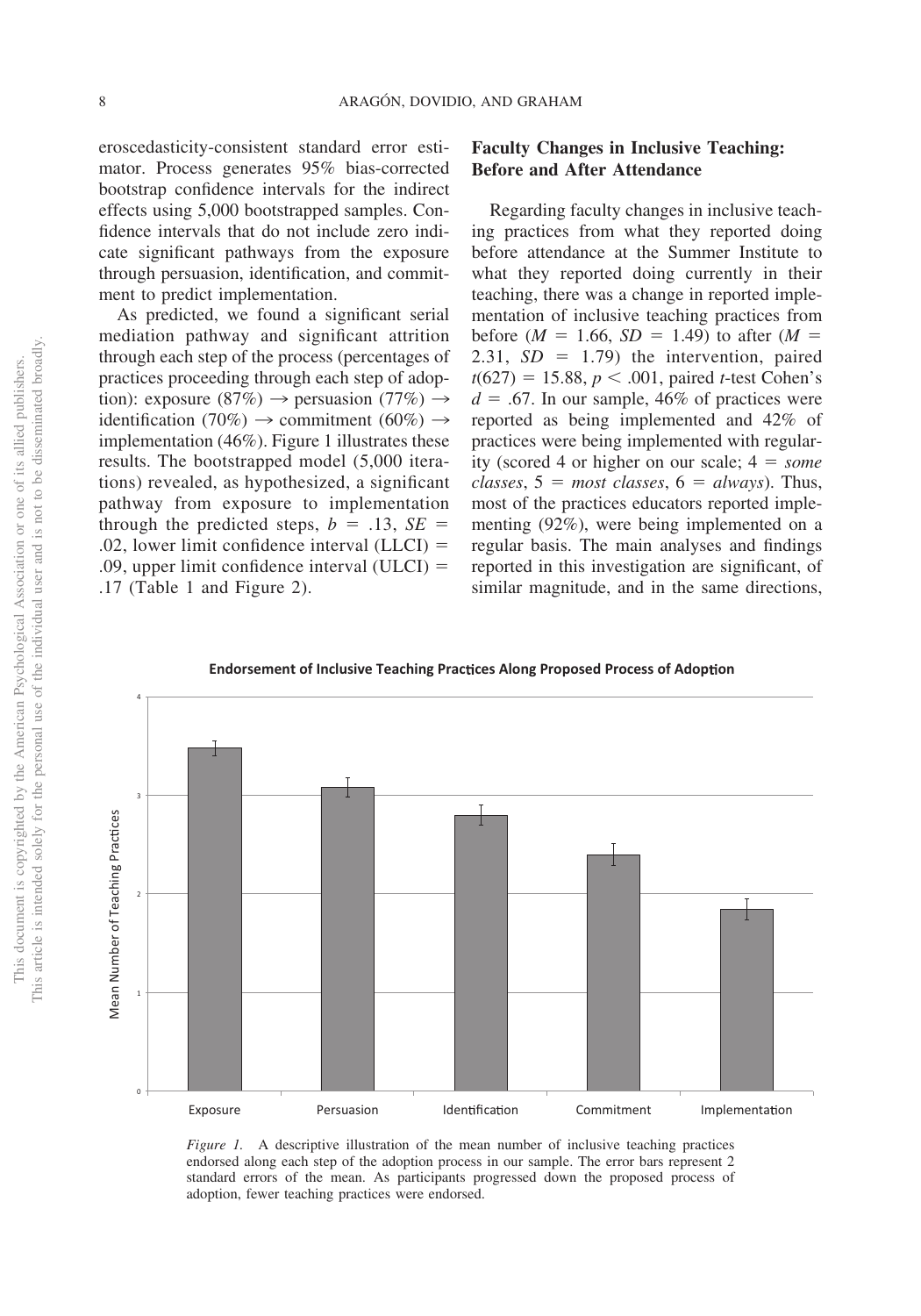|                | Model          | Persuasion | Identification | Commitment | Implementation |
|----------------|----------------|------------|----------------|------------|----------------|
|                | Exposure       | $.64***$   |                |            |                |
| $\overline{c}$ | Exposure       |            | .05            |            |                |
|                | Persuasion     |            | $.67***$       |            |                |
| 3              | Exposure       |            |                | $.12*$     |                |
|                | Persuasion     |            |                | $.33***$   |                |
|                | Identification |            |                | $.50***$   |                |
| $\overline{4}$ | Exposure       |            |                |            | .09            |
|                | Persuasion     |            |                |            | .03            |
|                | Identification |            |                |            | .05            |
|                | Commitment     |            |                |            | $.59***$       |
| Constant       |                | 3.12       | 2.79           | 2.40       | 1.84           |
| SE             |                | .05        | .05            | .05        | .05            |
|                |                |            |                |            |                |

Table 1 *Serial Mediation Model of the Process of Adoption of Inclusive Teaching Practices*

 $< .05.$  \*\*\*  $p < .001.$ 

with or without the "before attending the SI" variable entered into the model.

# **Colorblind and Multicultural Analysis**

Given the nonindependent nature of the data, we predicted the adoption of inclusive teaching practices in a repeated measures, mixed linear model, with step of adoption (persuasion, identification, commitment, and implementation) as the repeated factor, and as fixed factors the mean centered scores of colorblind ideology, multicultural ideology, and all possible interactions. There was a main effect of step. The farther participants progressed down the adoption process the fewer inclusive teaching practices were endorsed at each step of adoption,  $b = -.42$ ,  $SE = .02$ ,  $t = -19.30$ ,  $df = 1,500$ . 61,  $p < .001$ . Critical to our hypothesis, and as predicted, there was a main effect of colorblind ideology  $b = -.14$ ,  $SE = .05$ ,  $t = -2.62$ ,  $df =$ 1,161,  $p < .009$ . Those who were high in colorblind ideology reported lower endorsement along the adoption process of inclusive teaching practices than those low in colorblind ideology.



*Figure 2.* The serial mediation model. Exposure predicts identification through persuasion (M1), persuasion predicts commitment through identification (M2), and identification predicts implementation through commitment (M3). A pathway beginning with exposure through persuasion, identification, and commitment to predict implementation, is significant as the confidence intervals of this pathway do not cross 0, LLCI = .09, ULCI = .17. \*\*\*  $p < .001$ .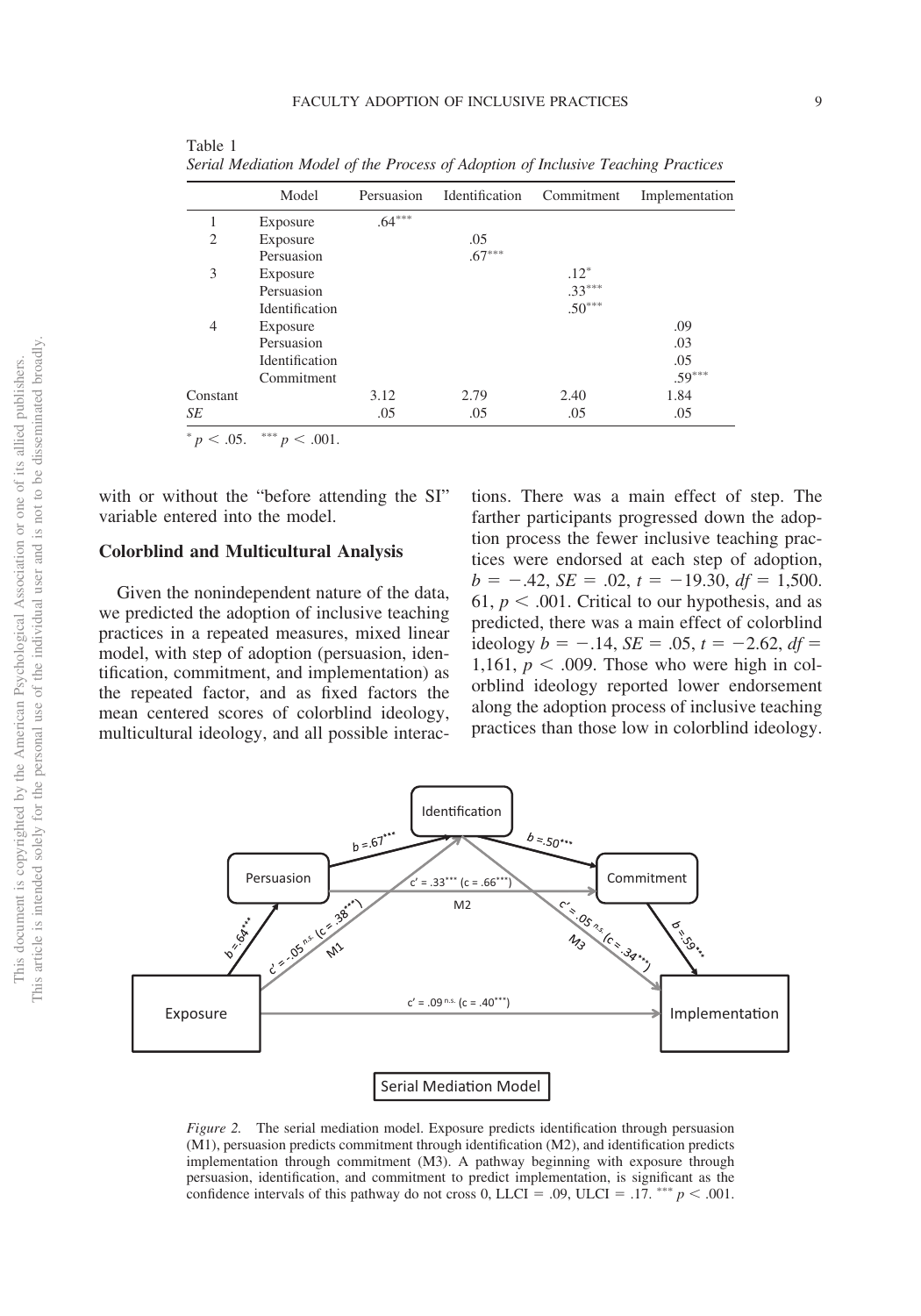Also, crucial to our main hypothesis, there was a main effect of multicultural ideology,  $b = .43$ ,  $SE = .07$ ,  $t = 6.58$ ,  $df = 1,161$ ,  $p < .001$ . Those with high multicultural ideology endorsed along the adoption process more inclusive teaching practices than those low in multicultural ideology. No interactions were significant.

# **Colorblind and Multicultural Serial Mediation Analysis**

The purpose of collecting each step of the process of adoption was to pinpoint where along the adoption process colorblind or multicultural ideologies might be related. A simple interaction term in the test above does not account for all prior steps of the adoption process simultaneously; rather, it looks for a linear relationship (i.e., the farther down the more or less of a relationship). In using the serial mediation modeling technique, we could see if these ideologies were related to any given step in the process without an overarching linear relationship, while at the same time accounting for all prior steps in the adoption process. We remind the reader that this is a significant serial mediation pathway of adoption; therefore attrition or adoption at any point impacts subsequent steps in the model. That is, effects at later stages are over and above the effects at earlier stages.

Therefore, to test the factors of colorblindness and multiculturalism with our model, we again ran the same serial mediation model as described in the process model of adoption analysis. This model included the steps of the process of adoption (exposure  $\rightarrow$  persuasion  $\rightarrow$ identification  $\rightarrow$  commitment  $\rightarrow$  implementation) and the additional factors of colorblind and multicultural ideologies. Again, the bootstrapped model indicated a significant pathway from exposure to implementation through our predicted process of adoption,  $b = .12$ ,  $SE =$ .02, LLCI = .08, ULCI = .16. The variable of exposure takes into account memory for materials, and recall of the materials is a necessary step in the adoption process. Importantly, the material was remembered at equal rates for those high and low in both colorblind and multicultural ideologies. More relevant to our hypotheses, we found that colorblind ideology predicted specifically at the second step of the adoption process—persuasion. Those who reported high colorblind ideology were persuaded

that fewer inclusive teaching methods were a good idea than those who were low in colorblind ideology,  $b = -.08$ ,  $SE = .03$ ,  $t = -2.30$ ,  $p = .022$ . This was the only step where colorblind ideology showed a significant relationship.

In contrast, and also as hypothesized, individuals high in multicultural ideology were persuaded that more of the inclusive teaching practices presented to them were a good idea, than those low in multicultural ideology,  $b = .38$ ,  $SE = .04$ ,  $t = 8.92$ ,  $p < .001$ . In addition, as illustrated in Figure 3, higher multicultural ideology predicted identifying with more inclusive teaching practices in the third step,  $b = .10$ ,  $SE = .05$ ,  $t = 2.06$ ,  $p = .039$ , and being committed to more inclusive teaching practices in the fourth step,  $b = .13$ ,  $SE = .05$ ,  $t = 2.81$ ,  $p < .005$ .

### **Discussion**

The adoption of both colorblind and multicultural ideologies may be motivated by a desire to be fair to members of traditionally disadvantaged groups. Indeed, consistent with past research (Levin et al., 2012; Ryan et al., 2007), we found that endorsement of these two ideologies had a weak but positive correlation in our sample  $(r = .08)$ . However, these two ideologies independently predicted intentions to adopt inclusive teaching practices in different directions, above and beyond science teachers' previous instructional approaches.

After participating in an intensive training program with a module devoted to inclusive teaching practices, the STEM educators in our sample reported, on average, implementing more inclusive teaching practices than they had before attending the Summer Institute. Moreover, reports of implementation of such inclusive practices were related to educators' personal ideologies concerning diversity. Independently, stronger endorsements of multicultural ideology predicted higher reports of implementation of inclusive teaching practices; stronger endorsements of colorblind ideology predicted lower reports of implementation of inclusive teaching techniques. We acknowledge that these relationships between educators' diversity ideologies and the adoption of inclusive teaching practices were based on participants' self-reports of their classroom practices. Such self-reports, partic-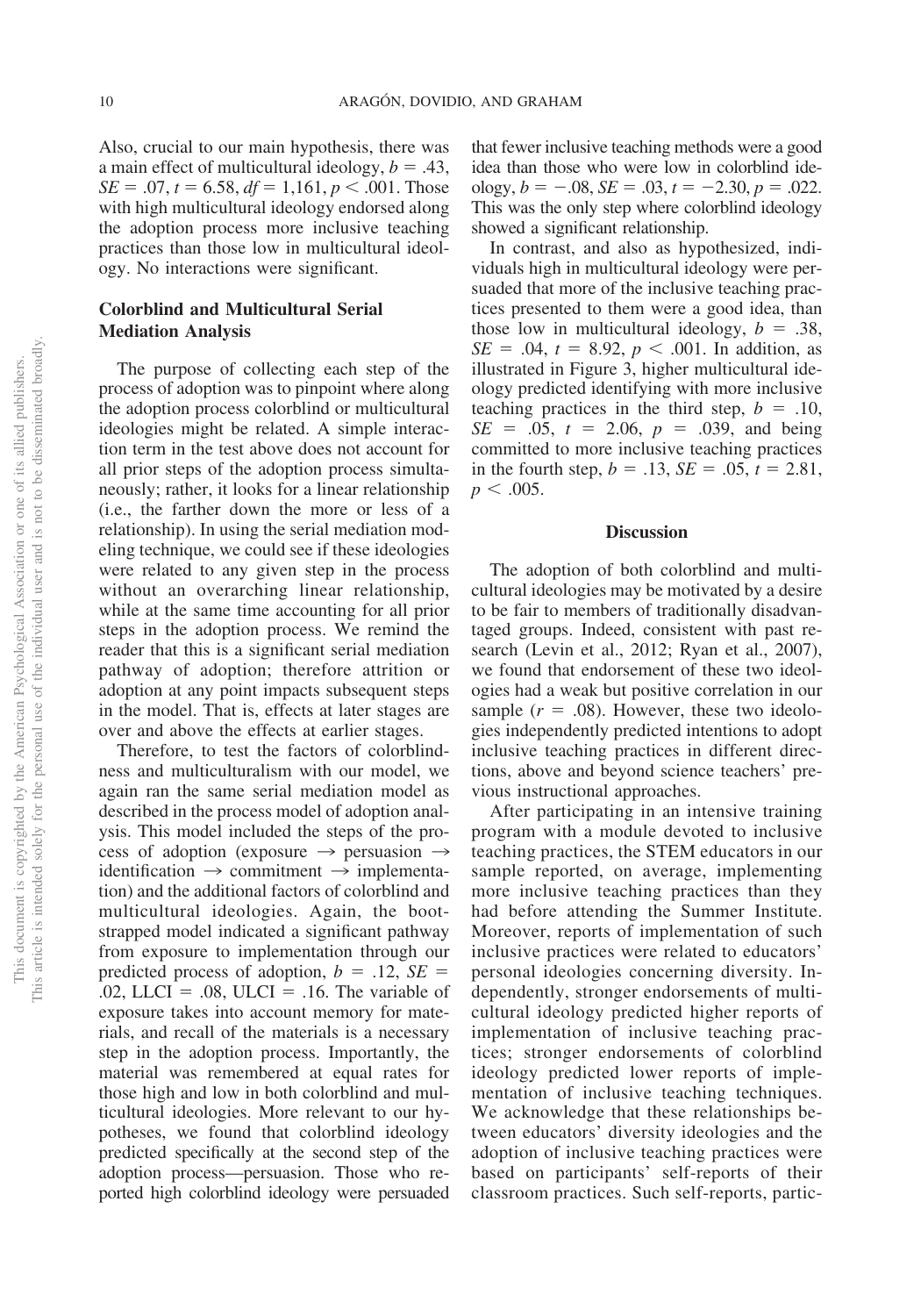

*Figure 3.* The serial mediation model, and where along the process of adoption ideologies are related, while accounting for all prior steps in the adoption process. Illustrated is the significant pathway with the hypothesized process by which adoption occurs. Arrows indicate locations along the pathway where colorblind and multicultural ideologies predict attrition or adoption. This is a significant pathway of adoption; therefore attrition or adoption at earlier points impacts subsequent steps in the model.  $p < .05$ .  $\binom{**}{p} < .01$ ,  $\binom{***}{p} < .001$ .

ularly in the context of participation in the educator training program, may reflect motivations to appear in socially desirable ways on the survey rather than representing their actual adoption of inclusive teaching practices. We note, however, that program participants who more strongly endorsed colorblind ideologies reported *less* adoption of inclusive teaching practices, suggesting that a general desire to report greater use of the teaching techniques discussed in the workshop does not fully account for the pattern of results we observed.

Because of the potential limitations of selfreport data, future research might incorporate more direct measures of educators' actual behavior in the classroom (e.g., through classroom observation, peer reports, or analysis of videotaped examples of classroom teaching). Nevertheless, for some aspects of our work, selfreports may still represent the most appropriate measure. For example, participants reported on whether or not they felt such teaching practices were a good idea, and it was at this stage of persuasion, which does not require classroom verification, that we saw differences between these two ideologies. Moreover, beyond a more direct focus on the ways educators teach, the current work might be extended by examining the impact of these specific practices on their

students. For example, students from underrepresented groups would be expected to experience a stronger sense of belonging in the classroom and discipline when teachers adopt more inclusive teaching practices.

We further acknowledge that the design of the current study prevents making causal assertions about the effects of colorblind and multicultural ideologies on the adoption of inclusive teaching methods. Endorsements of the ideologies were not manipulated, but were measured cross-sectionally: ideologies, reports of past teaching practices, and the current implementation of inclusive teaching practices were assessed in the same survey. We do see strength, however, in the use of pathway modeling that illustrated mechanisms of adoption, and the relationship of ideologies with the process of adoption, specifically at the stage of persuasion. Future work that uses longitudinal designs, experimentally alters or primes colorblind and multicultural ideologies, and includes direct observations of teaching practices would help triangulate the hypothesized causal relations and the robustness of the findings.

Another limitation of the current work involves the nature of the sample of teachers who participated in the study. These educators selfselected to participate at two points. First, these are individuals who took personal time to attend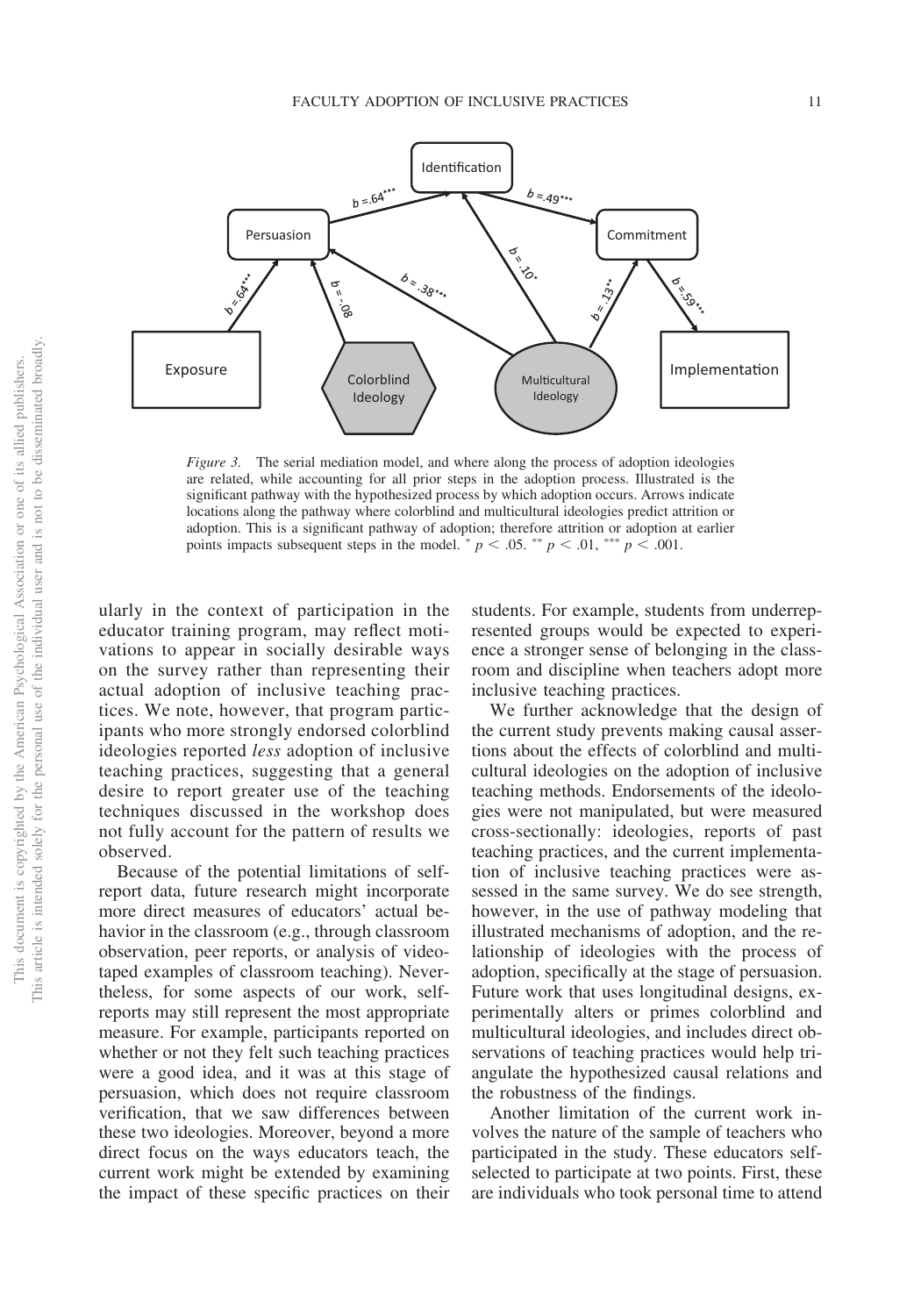the Summer Institutes. Thus, these educators are likely highly motivated to improve their teaching practices, and possibly more so than the general population of college educators. Second, among those who self-selected to attend the Summer Institutes, only a subset of workshop attendees self-selected themselves into the study by completing the survey. Overall, the sample in our analyses represented 54% of the 1,179 attendees of the Summer Institutes. Because the educators who "doubly selfselected" themselves into our sample of participants may be distinctively motivated or conscientious, they may represent a "best case scenario" for demonstrating support for the hypothesized divergent relationships between colorblind and multicultural ideologies and the self-reported adoption of inclusive teaching practices. The generalizability of the current findings to educators who may have more limited motivation, time, resources, or opportunity to attend the Summer Institutes workshop thus remains to be determined.

#### **Conclusion**

Understanding the influences that may facilitate or interfere with greater participation of members of traditionally underrepresented groups in science, generally, and in STEM, in particular, is of timely and significant practical importance. In the Improving Undergraduate STEM Education report (NSF, 2015), it states:

the engagement of people from groups that have traditionally been underrepresented in STEM is still alarmingly low in several fields, indicating that the full and diverse talent of the Nation is not being fully utilized to advance the economic and scientific agenda of the country.

The orientations and efforts of science educators are particularly critical because of the cascading effects on generations of students who will decide to pursue (or not to pursue) careers in science because of their sense of belonging in their classroom experiences (Estrada et al., 2011). As we noted earlier, based on estimates from our sample, the 628 educators who attended the Summer Institutes, in the 2014 academic year alone, educated approximately 164,000 students. This investigation translated research on colorblind and multicultural ideologies to understand potential psychological factors moderating the adoption-inclusive teaching techniques in science. The present research addresses a timely national issue, diversity in STEM careers, and helps to bridge basic theory and application in ways recently called for by leadership of the National Institutes of Health (Collins, 2013) and the NSF (2012).

Practical implications for this work we suggest are in raising awareness of the heterogeneity within educators in regard to ideologies about diversity. Future workshops might consider both highlighting that not all educators share the same approaches to diversity, and also review with participants the literature about how these particular ideologies affect underrepresented students. Once educators are aware of the ideologies and their impacts on students, they can make informed decisions about what inclusive teaching practices they might wish to adopt moving forward. It is worth noting that Whites are less comfortable with multiculturalism, in part, because Whites feel that they are excluded from the multicultural perspective (Plaut et al., 2011). However, this does not have to be the interpretation of multiculturalism. Future interventions can explicitly communicate that the majority's heritage is also to be embraced. Stevens et al. (2008) emphasized that, in practice, being explicit about the inclusion of Whites in the multicultural perspective is essential to all feeling a sense of belonging.

Broadening diversity in STEM has been identified as a key component to the success of the United States' collective future, as noted by the National Science and Technology Council Committee on STEM Education (Neville et al., 2013). The endorsement of a colorblind ideology, in principle, is not congruent with the adoption of inclusive teaching techniques that would help achieve this goal. We found support for this even among our group of wellintentioned educators who took personal time to attend the Summer Institutes. Although endorsement of a colorblind ideology may not be motivated, at least consciously, by intentions to exclude members of traditionally underrepresented groups, it may lead to less effort to include members of these groups. This may perpetuate disparities in representation, but not in a way that can be directly attributed to racism or sexism (Bonilla-Silva, 2001; Dovidio, Gaertner, & Saguy, 2015).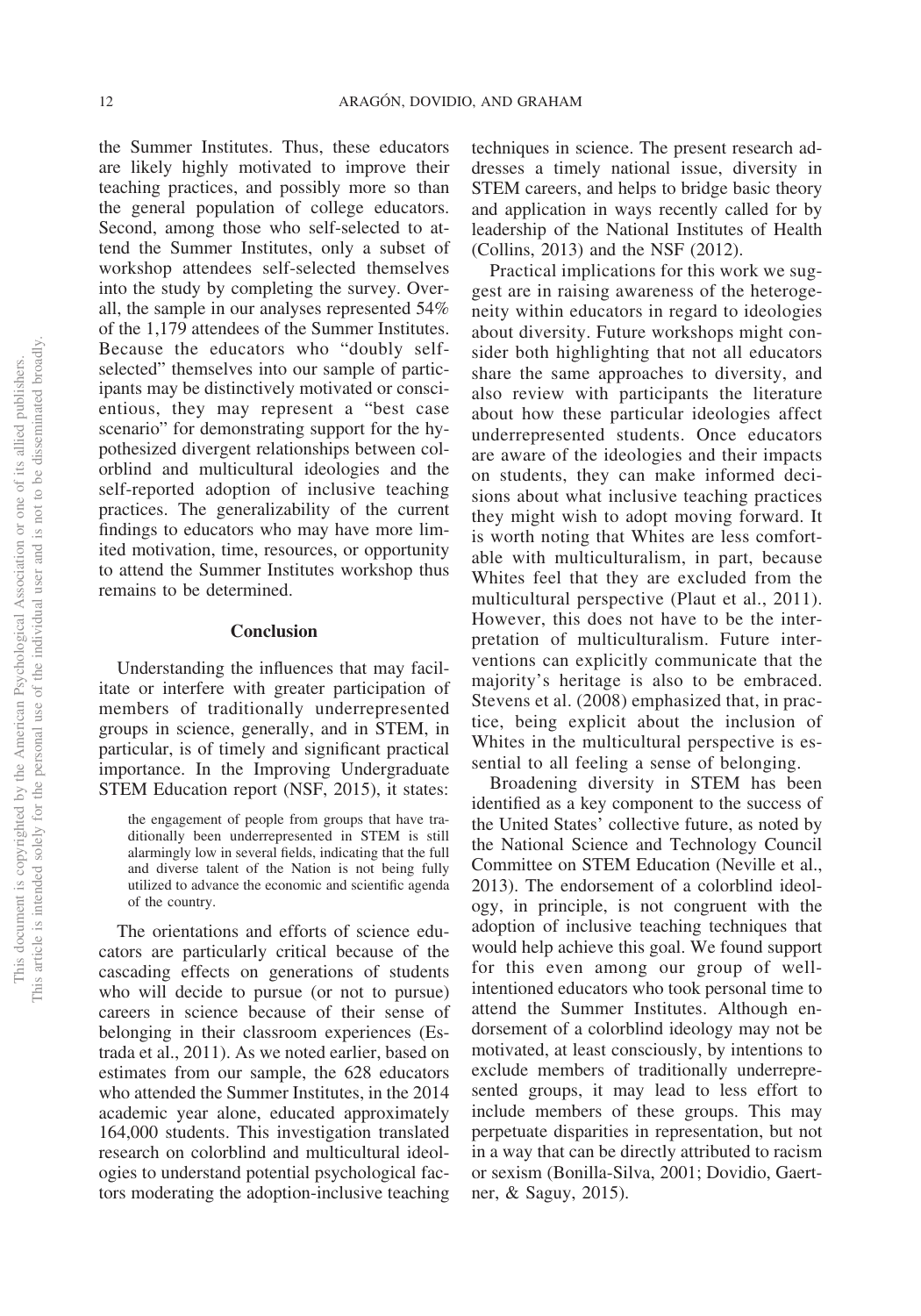#### **References**

- Abrami, P. C., Poulsen, C., & Chambers, B. (2004). Teacher motivation to implement an educational innovation: Factors differentiating users and nonusers of cooperative learning. *Educational Psychology, 24,* 201–216. http://dx.doi.org/10.1080/ 0144341032000160146
- Apfelbaum, E. P., Sommers, S. R., & Norton, M. I. (2008). Seeing race and seeming racist? Evaluating strategic colorblindness in social interaction. *Journal of Personality and Social Psychology, 95,* 918 –932. http://dx.doi.org/10.1037/a0011990
- Besterfield-Sacre, M., Cox, M. F., Borrego, M., Beddoes, K., & Zhu, J. (2014). Changing engineering education: Views of U.S. faculty, chairs, and deans. *The Journal of Engineering Education, 103,* 193–219. http://dx.doi.org/10.1002/jee.20043
- Bonilla-Silva, E. (2001). *White supremacy and racism in the post-civil rights era*. Boulder, CO: Lynne Rienner.
- Bonilla-Silva, E., & Dietrich, D. (2011). The sweet enchantment of color-blind racism in Obamerica. *Annals of the American Academy of Political and Social Science, 634,* 190 –206. http://dx.doi.org/10 .1177/0002716210389702
- Bonilla-Silva, E., & Embrick, D. G. (2006). Racism without racists: "Killing me softly" with color blindness. In C. Rossotto, R. L. Allen, M. Pruyn (Eds.), *Reinventing critical pedagogy* (pp. 21–34). Lanham, MD: Rowman & Littlefield.
- Canes, B. J., & Rosen, H. S. (1995). Following in her footsteps? Faculty gender composition and women's choice of college majors. *Industrial & Labor Relations Review, 48,* 486 –504. http://dx.doi.org/ 10.1177/001979399504800308
- Carbado, D. W., & Harris, C. I. (2008). The new racial preferences. *California Law Review, 96,* 1139–1214. Retrieved from http://WOS:000260138500001
- Ceci, S. J., Williams, W. M., & Barnett, S. M. (2009). Women's underrepresentation in science: Sociocultural and biological considerations. *Psychological Bulletin, 135,* 218 –261. http://dx.doi.org/10 .1037/a0014412
- Cejka, M. A., & Eagly, A. H. (1999). Genderstereotypic images of occupations correspond to the sex segregation of employment. *Personality and Social Psychology Bulletin, 25,* 413– 423. http://dx.doi.org/10.1177/0146167299025004002
- Cheryan, S., Plaut, V. C., Davies, P. G., & Steele, C. M. (2009). Ambient belonging: How stereotypical cues impact gender participation in computer science. *Journal of Personality and Social Psychology, 97,* 1045–1060. http://dx.doi.org/10 .1037/a0016239
- Chow, R. M., & Knowles, E. D. (2016). Taking race off the table: Agenda setting and support for colorblind public policy. *Personality and Social Psy-*

*chology Bulletin, 42,* 25–39. http://dx.doi.org/10 .1177/0146167215611637

- Collins, F. S. (2013). Strengthening clinical/translational research in the U.S. Retrieved from http:// directorsblog.nih.gov/2013/06/25/strengtheningclinicaltranslational-research-in-the-u-s/
- Couch, B. A., Brown, T. L., Schelpat, T. J., Graham, M. J., & Knight, J. K. (2015). Scientific teaching: Defining a taxonomy of observable practices. *CBE Life Sciences Education, 14,* ar9. http://dx.doi.org/ 10.1187/cbe.14-01-0002
- Dasgupta, N. (2011). Ingroup experts and peers as social vaccines who inoculate the self-concept: The stereotype inoculation model. *Psychological Inquiry, 22,* 231–246. http://dx.doi.org/10.1080/ 1047840X.2011.607313
- Denson, N. (2009). Do curricular and cocurricular diversity activities influence racial bias? A metaanalysis. *Review of Educational Research, 79,* 805– 838. http://dx.doi.org/10.3102/00346 54309331551
- Devine, P. G. (1989). Stereotypes and prejudice: Their automatic and controlled components. *Journal of Personality and Social Psychology, 56,* 5–18. http://dx.doi.org/10.1037/0022-3514.56.1.5
- Dovidio, J. F., Gaertner, S. L., & Saguy, T. (2015). Color-blindness and commonality: Included but invisible? *American Behavioral Scientist, 59,* 1518 –1538. http://dx.doi.org/10.1177/000 2764215580591
- Estrada, M., Woodcock, A., Hernandez, P. R., & Schultz, P. W. (2011). Toward a model of social influence that explains minority student integration into the scientific community. *Journal of Educational Psychology, 103,* 206 –222. http://dx.doi .org/10.1037/a0020743
- Gorozidis, G., & Papaioannou, A. G. (2014). Teachers' motivation to participate in training and to implement innovations. *Teaching and Teacher Education, 39,* 1–11. http://dx.doi.org/10.1016/j.tate .2013.12.001
- Graham, M. J. (2014). *Grant progress report to the National Science Foundation*. Arlington, VA: National Science Foundation.
- Handelsman, J., Miller, S., & Pfund, C. (2007). *Scientific teaching*: New York, NY: Macmillan.
- Hayes, A. (2013). *Introduction to mediation, moderation, and conditional process analysis*. New York, NY: Guilford Press.
- Henderson, C., Beach, A., & Finkelstein, N. (2011). Facilitating change in undergraduate STEM instructional practices: An analytic review of the literature. *Journal of Research in Science Teaching, 48,* 952–984. http://dx.doi.org/10.1002/tea .20439
- Herscovitch, L., & Meyer, J. P. (2002). Commitment to organizational change: Extension of a threecomponent model. *Journal of Applied Psychology,*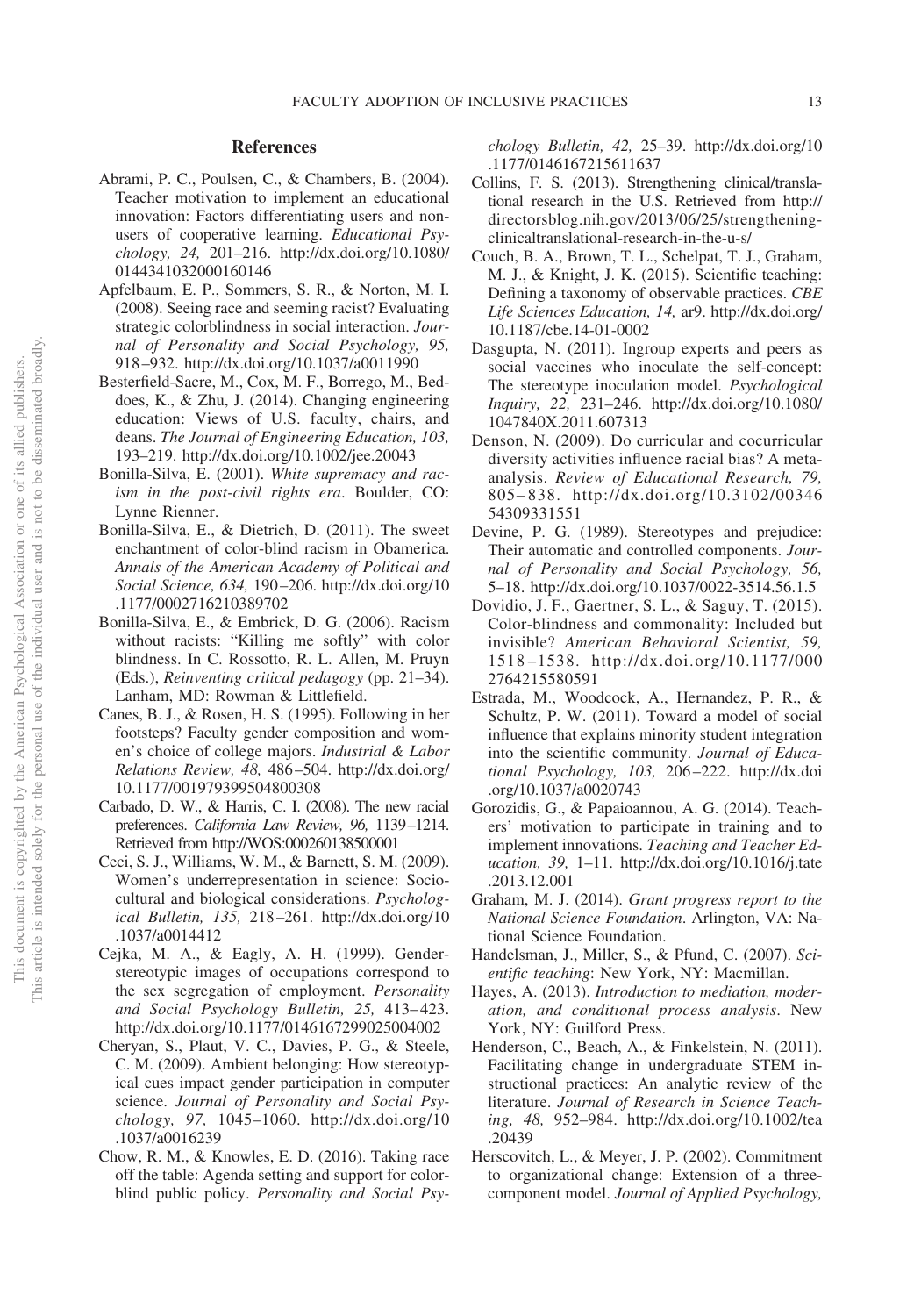*87,* 474 – 487. http://dx.doi.org/10.1037/0021-9010 .87.3.474

- Hirschman, C. (1983). America's melting pot reconsidered. *Annual Review of Sociology, 9,* 397– 423. http://dx.doi.org/10.1146/annurev.so.09.080183 .002145
- Holoien, D. S., & Shelton, J. N. (2012). You deplete me: The cognitive costs of colorblindness on ethnic minorities. *Journal of Experimental Social Psychology, 48,* 562–565. http://dx.doi.org/10 .1016/j.jesp.2011.09.010
- Knowles, E. D., Lowery, B. S., Hogan, C. M., & Chow, R. M. (2009). On the malleability of ideology: Motivated construals of color blindness. *Journal of Personality and Social Psychology, 96,* 857– 869. http://dx.doi.org/10.1037/a0013595
- Laursen, S. L., Hassi, M.-L., Kogan, M., & Weston, T. J. (2014). Benefits for women and men of inquiry-based learning in college mathematics: A multi-institution study. *Journal for Research in Mathematics Education, 45,* 406 – 418. http://dx .doi.org/10.5951/jresematheduc.45.4.0406
- Levin, S., Matthews, M., Guimond, S., Sidanius, J., Pratto, F., Kteily, N.,... Dover, T. (2012). Assimilation, multiculturalism, and colorblindness: Mediated and moderated relationships between social dominance orientation and prejudice. *Journal of Experimental Social Psychology, 48,* 207–212. http://dx.doi.org/10.1016/j.jesp.2011.06.019
- Markus, H. R., Steele, C. M., & Steele, D. M. (2000). Colorblindness as a barrier to inclusion: Assimilation and nonimmigrant minorities. *Daedalus, 129,* 233–259. Retrieved from http://www.jstor.org/ stable/20027672
- Neville, H. A., Awad, G. H., Brooks, J. E., Flores, M. P., & Bluemel, J., & the National Science and Technology Council Committee on STEM Education. (2013). Color-blind racial ideology: Theory, training, and measurement implications in psychology. *American Psychologist, 68,* 455– 466. http://dx.doi.org/10.1037/a0033282
- National Science Foundation. (2009). *Women, minorities, and persons with disabilities in science and engineering*. Arlington, VA: National Science Foundation.
- National Science Foundation. (2012). *Stimulating research related to the science of broadening participation*. Arlington, VA: National Science Foundation.
- National Science Foundation. (2015). *Improving undergraduate education in STEM*. Retrieved from National Science Foundation website: https:// www.nsf.gov/about/budget/fy2015/pdf/40\_fy 2015.pdf
- Pfund, C., Miller, S., Brenner, K., Bruns, P., Chang, A., Ebert-May, D.,... Handelsman, J. (2009). Professional development. Summer institute to improve university science teaching. *Science, 324,*

470 – 471. http://dx.doi.org/10.1126/science .1170015

- Plaut, V. C., Garnett, F. G., Buffardi, L. E., & Sanchez-Burks, J. (2011). "What about me?" Perceptions of exclusion and whites' reactions to multiculturalism. *Journal of Personality and Social Psychology, 101,* 337–353. http://dx.doi.org/10 .1037/a0022832
- Plaut, V. C., Thomas, K. M., & Goren, M. J. (2009). Is multiculturalism or color blindness better for minorities? *Psychological Science, 20,* 444 – 446. http://dx.doi.org/10.1111/j.1467-9280 .2009.02318.x
- Purdie-Vaughns, V., Steele, C. M., Davies, P. G., Ditlmann, R., & Crosby, J. R. (2008). Social identity contingencies: How diversity cues signal threat or safety for African Americans in mainstream institutions. *Journal of Personality and Social Psychology, 94,* 615– 630. http://dx.doi.org/10.1037/ 0022-3514.94.4.615
- Purdie-Vaughns, V., & Walton, G. M. (2011). Is multiculturalism bad for African Americans? Redefining inclusion through the lens of identity safety. In L. R. Tropp & R. Mallett (Eds.), *Moving beyond prejudice reduction: pathways to positive intergroup relations* (pp. 159 –177). Washington, DC: American Psychological Association.
- Rosenthal, L., & Levy, S. R. (2010). The colorblind, multicultural, and polycultural ideological approaches to improving intergroup attitudes and relations. *Social Issues and Policy Review, 4,* 215– 246.
- Ryan, C. S., Hunt, J. S., Weible, J. A., Peterson, C. R., & Casas, J. F. (2007). Multicultural and colorblind ideology, stereotypes, and ethnocentrism among black and white Americans. *Group* Processes & Intergroup Relations, 10, 617-637. http://dx.doi.org/10.1177/1368430207084105
- Schofield, J. W. (2007). *The colorblind perspective in school: Causes and consequences*. New York, NY: Wiley.
- Snyder, T. D., Tan, A. G., & Hoffman, C. M. (2006). *Digest of Education Statistics 2005 (Report No. NCES 2006 – 030)*. Washington, DC: U. S. Department of Education, National Center for Education Statistics.
- Stevens, F. G., Plaut, V. C., & Sanchez-Burks, J. (2008). Unlocking the benefits of diversity: Allinclusive multiculturalism and positive organizational change. *Journal of Applied Behavioral Science, 44,* 116 –133. http://dx.doi.org/10.1177/ 0021886308314460
- Thomas, K. M., Mack, D. A., & Montagliani, A. (2004). Arguments against diversity: Are they valid? In M. S. Stockdale & F. J. Crosby (Eds.), *The psychology and management of workplace diversity* (pp. 31–52). Malden, MA: Blackwell.